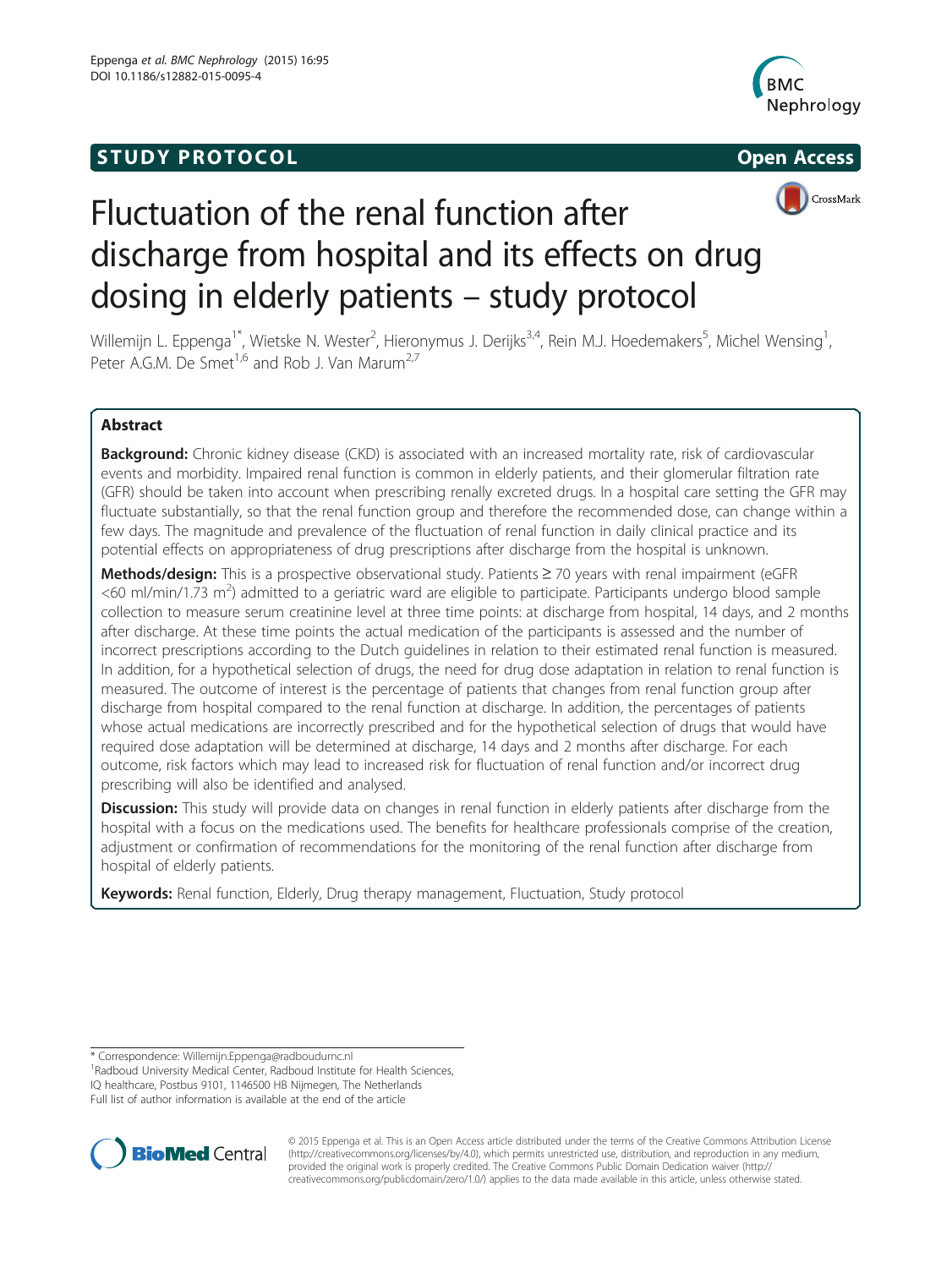### <span id="page-1-0"></span>Background

Chronic kidney disease (CKD) is associated with an increased mortality rate, as well as with an increased risk of cardiovascular events and morbidity [[1](#page-5-0)–[3](#page-5-0)]. Because of the longer life expectancy, due to improved treatment of chronic diseases, the prevalence of impaired renal function increases [[2](#page-5-0)–[4\]](#page-5-0). In addition, there is a concern about prescribing drugs, which need dose adjustment in impaired renal function, especially in the elderly who are at risk for impaired renal function [[4](#page-5-0)].

Up to one-third of the adverse drug reactions (ADRs) leading to hospital admission of elderly patients receiving outpatient care, may be related to impaired renal function [\[5](#page-5-0), [6](#page-5-0)]. The ADRs were serious, because they resulted in or contributed to hospital admission. The problems with ADRs, including ADRs not leading to hospital admission, due to impaired renal function might be even greater in ambulatory care. Therefore, the consideration of renal function in ambulatory care drug therapy management (DTM) should be improved [\[5](#page-5-0)–[7](#page-5-0)].

The estimated glomerular filtration rate (eGFR) is important in the clinical management of patients [[8\]](#page-5-0). It is used for timely detection and management of declining renal function, to adjust the dosage of renally excreted drugs appropriately, and to avoid nephrotoxic drugs [\[1](#page-5-0), [8, 9](#page-5-0)]. In the Netherlands, the eGFR is usually estimated in daily clinical practice with the Modification of Diet in Renal Disease (MDRD) formula. Dose adjustment of or refraining from renally excreted drugs commonly takes place categorically (see Table 1) [[10\]](#page-5-0).

In a hospital care setting a patient is closely observed and (repeated) creatinine measurements are easy to perform. Informal clinical observations suggest that the renal function may fluctuate so much that the renal function group and therefore the recommended dose, can change within a few days. A frequent scenario is that the patient is dehydrated at hospital admission with impaired renal function and during hospital admission the fluid balance is optimized and the eGFR increases.

The prevalence and the magnitude of fluctuations of the renal function after discharge from the hospital are still unknown. Since measurement of renal function is not routinely performed in the ambulatory care setting changes in renal function may remain unnoticed. It is possible that the eGFR may decrease, because of comprised fluid intake,

Table 1 Renal function groups for drug dosing [\[10\]](#page-5-0)

| Group | Description                    | GFR (ml/min/1.73 m <sup>2</sup> ) |
|-------|--------------------------------|-----------------------------------|
|       | Normal renal function          | >80                               |
|       | Mild renal impairment          | $50 - 80$                         |
|       | Moderate renal impairment      | $30 - 50$                         |
|       | Severe renal impairment        | <30                               |
|       | End stage renal disease (ESRD) | Requiring dialysis                |

or may increase because of the patient's further recovery. Changes of renal function may lead to a shift to another renal function group for drug dosing (see Table 1) and thereby put patient at risk for not having optimal DTM. This may have unwanted clinical consequences, such as ADRs or insufficient effect. However, little is known about the actual prevalence of such scenarios in daily practice.

The aim of this study is to describe the changes in estimated renal function in elderly patients 14 days and 2 months after discharge from hospital compared to the value at discharge. Renal function will be classified according to the categories, which are defined in relation to DTM (see Table 1). In addition, incorrectly prescribed drugs in the actual medications of the patient according to the Dutch guidelines in relation to their renal function will be determined at discharge, 14 days and 2 months after discharge from hospital. Finally, the percentage of patients in whom the fluctuation would have required another dosage regimen, if they had been taking a hypothetical selection of drugs that require dose adaptation, will be determined. For each outcome, risk factors for the fluctuation of renal function and for incorrect prescribing will be examined.

# Methods/design

This study is conducted according to the Declaration of Helsinki. The study has been approved by the accredited Medical Ethical Committee of Brabant (formerly: METOPP). The Jeroen Bosch Hospital in 's-Hertogenbosch has provided local feasibility approval.

#### Study designs and setting

This study is a prospective observational study and will be performed at the geriatric ward of the Jeroen Bosch hospital (JBZ), which is a teaching top-clinical hospital in The Netherlands serving 800 beds.

#### Study population

All consecutive patients  $\geq 70$  years with renal impairment (eGFR <60 ml/min/1.73 m<sup>2</sup> calculated with the MDRD formula (eGFR)) at admission to the geriatric ward will be asked to participate in the study. Furthermore, patients must remain community dwelling after discharge from hospital for at least 2 months. Exclusion criteria are patients with an eGFR < 10 ml/min/1.73 m<sup>2</sup> and patients discharged for end-of-life care.

Patients eligible for the study will be invited and informed by their geriatrician. Informed consent is obtained by the researcher. In case the patient is incapacitated the patients' legal guardian will be informed through written information and in case of participation the legal guardian will sign the informed consent. Permission to request the medication history at the community pharmacy will be asked at the same time. Patients can leave the study at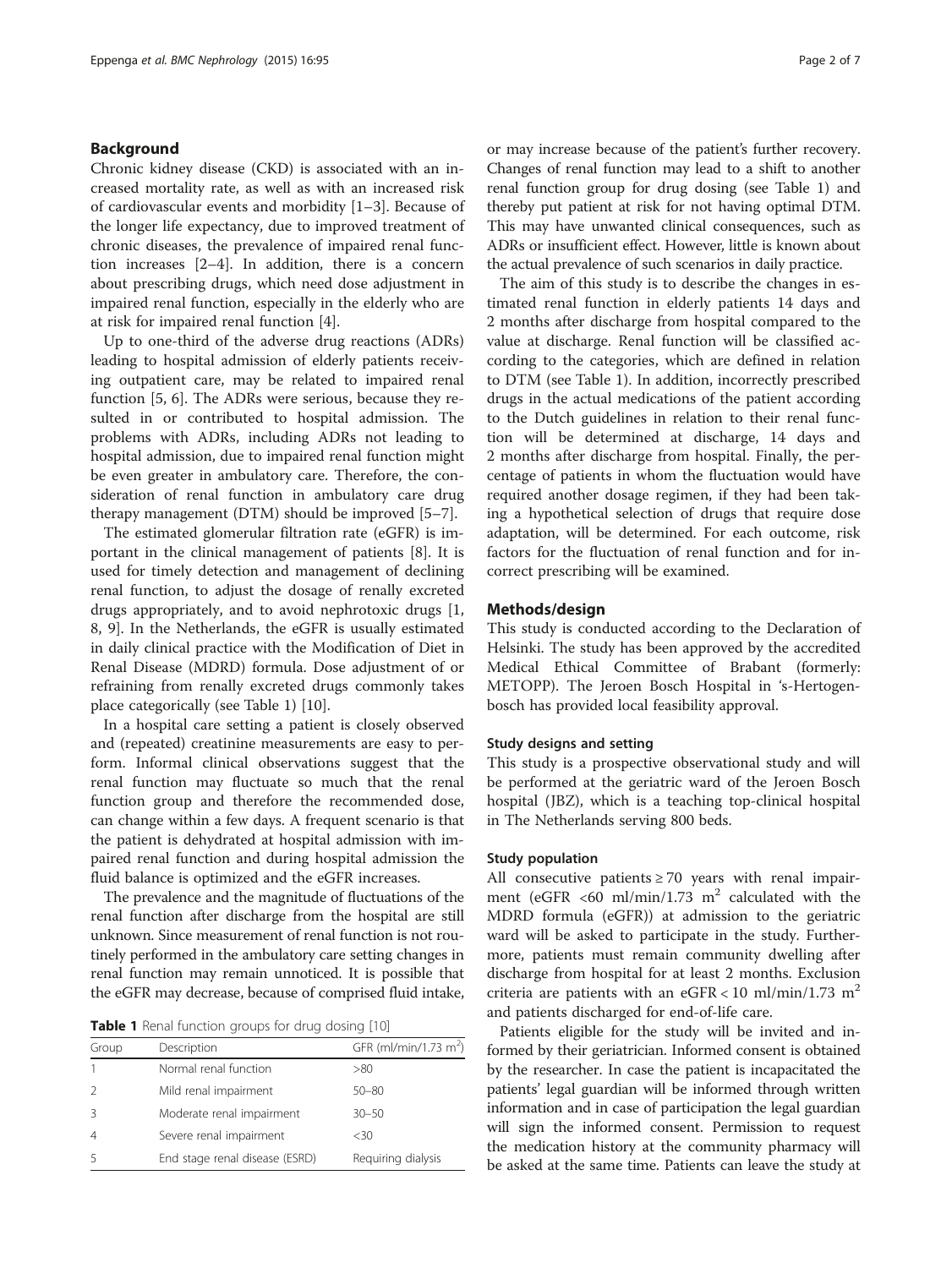any time for any reason without any consequences for their treatment.

# Study parameters

#### Primary study parameters

The main study parameter is the eGFR(MDRD). Serum creatinine level will be measured at 3 different time points, at discharge, 14 days and 2 months after discharge. The eGFR(MDRD) will automatically be calculated as follows: 175  $\times$  S<sub>cr</sub><sup>-1.154</sup>  $\times$  age<sup>-0.203</sup>  $\times$  1.212 (if black)  $\times$  $0.742$  (if female) [\[11](#page-5-0)].

The estimated renal function will be classified according to the categories, which are commonly applied in relation to DTM (see Table [1\)](#page-1-0). The main endpoint is the percentages of patients in whom the eGFR improves, deteriorates and remains unchanged within 2 months after discharge compared to their eGFR at discharge.

Improvement is defined as a change to a better renal function group as shown in Table [1](#page-1-0) compared to the renal function group at discharge. Deterioration is defined as the change towards a worse renal function group as shown in Table [1](#page-1-0) compared to the renal function group at discharge. Unchanged is defined as no change in renal function group.

#### Secondary study parameters

At each time point the recommended dose or contraindication for each drug the patient uses is determined in accordance with the eGFR of the patient and the Dutch guidelines for drug-dosing in chronic kidney disease [\[12\]](#page-5-0). A secondary endpoint will be the percentage of patients in whom the prescribed drugs are not in accordance with the Dutch guidelines at discharge, 14 days and 2 months after discharge from hospital.

Possible reasons for changes in the percentage of incorrect prescribed drugs at the different time points will be identified. Besides fluctuation of eGFR, other reasons could be starting a new drug not adjusted to renal function or discontinuation of a drug, which needed adjustment in renal impairment.

The average number of incorrectly prescribed drugs per patient and the type of drugs most often incorrectly prescribed at the three different time points will be determined.

The top 10 most frequently prescribed drugs in the elderly outpatients (>70 years) that require dose adaptation in patients with renal impairment are selected from the database of the Dutch foundation for pharmaceutical statistics (see [Appendix 1\)](#page-4-0) (Table 3). The recommended doses or contraindications of this hypothetical selection of drugs will be determined at each time point in relation to the renal function of the patient and subsequently compared with the recommended doses or

contraindications at discharge. The endpoints will be the percentages of patients in whom a change in the medication would be needed at 14 days and at 2 months after discharge compared to the medication needed at discharge.

Potential risk factors at admission and during admission which may predict fluctuation between renal function groups will be determined. These risk factors are presented in Table [2](#page-3-0).

# Data collection

Table [2](#page-3-0) shows the detailed data collection at each time-point.

When patients are admitted to the geriatric ward a blood sample is almost always routinely taken for a range of tests including serum creatinine value and C-reactive protein (CRP).

Prior to discharge (max. 2 days) a blood sample will be taken to measure serum creatinine. At discharge the patients are given two laboratory forms to collect blood samples 14 days and 2 months after discharge to measure creatinine. The patient will be reminded to go to the nearest general practitioners laboratory for blood sample collection 14 days and 2 months after discharge. Initially the blood samples were taken at the patient's nearest general practitioners laboratory. This was changed to blood sample collection at home because patients often did not show up at the laboratory.

At admission the following variables are collected as part of usual care: age, gender, weight, length, use of NSAIDs in the two weeks prior to admission, nutritional status and hydration status. The nutritional status will be defined with the Simplified Nutritional Appetite Questionnaire (SNAQ) [\[13](#page-5-0)] and the hydration status will be observed and judged by the physician.

The following parameters will be collected retrospectively per patient: all creatinine values measured during admission, admission via emergency department or a planned admission, reason for admission (diagnosis), duration of admission, co-morbidities, and medication orders during admission.

After two months the researcher will obtain the medication history (from at least 6 months prior to discharge to 2 months after discharge) of the patient from the community pharmacy.

#### Measurement of serum creatinine

All blood samples (heparinized plasma) will be analyzed at the Clinical Chemistry and Hematology department of JBZ. Serum creatinine levels will be measured in blood samples with the isotope dilution mass spectrometry (IDMS)-traceable Jaffe method on a Dimension Vista 1500 system (Siemens Healthcare Diagnostics) [\[14\]](#page-5-0).

The results of the creatinine measurements will be reported to the general practitioner and/or the geriatrician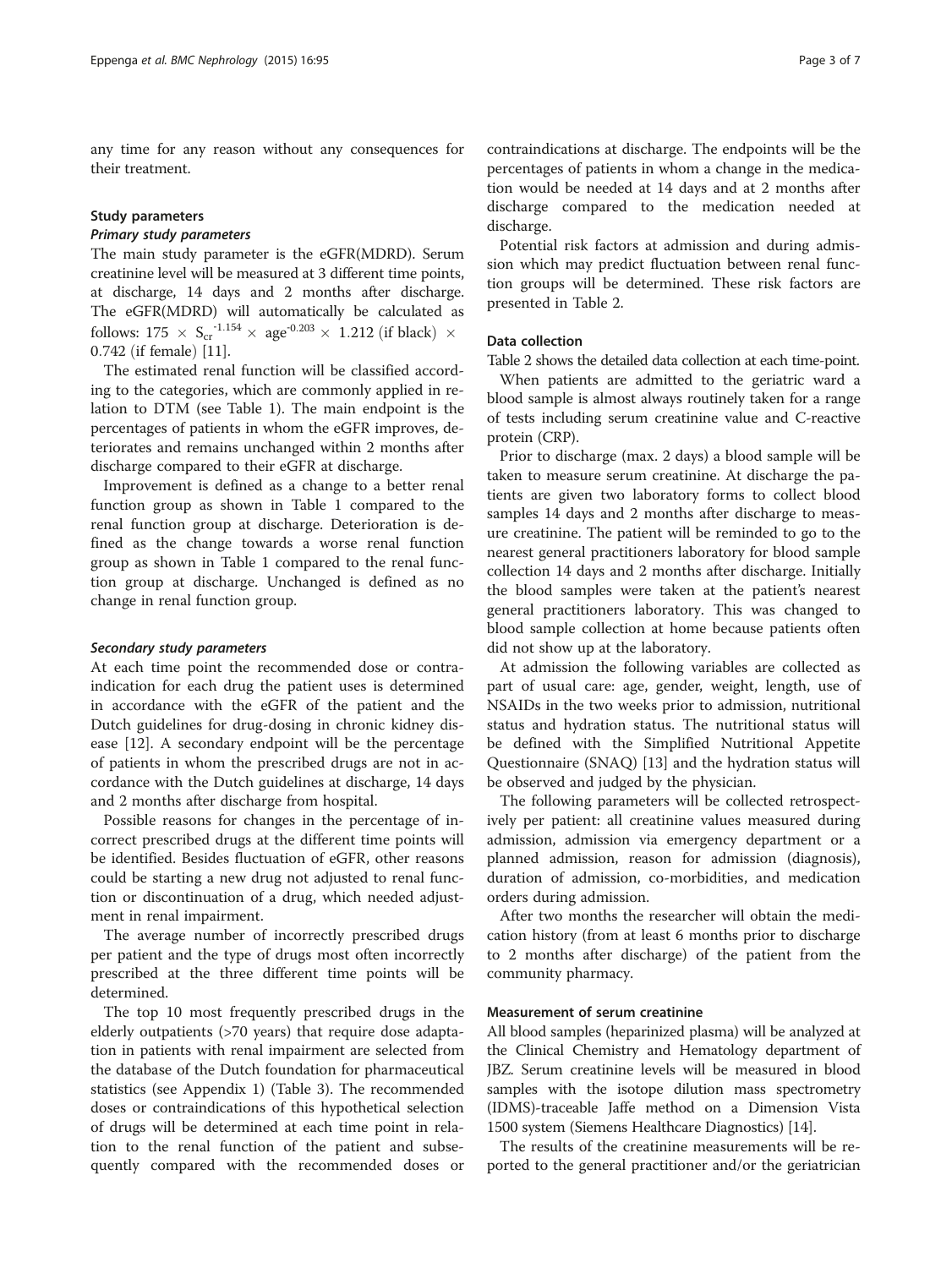#### <span id="page-3-0"></span>**Table 2** Data collection overview

|                                                                   | Time-points  |              |                         |                          |
|-------------------------------------------------------------------|--------------|--------------|-------------------------|--------------------------|
| Parameter                                                         | At admission | At discharge | 14 days after discharge | 2 months after discharge |
| Serum creatinine level                                            | $\sqrt{ }$   |              |                         | $\sqrt{ }$               |
| Medication history                                                |              |              |                         |                          |
| Potential risk factors                                            |              |              |                         |                          |
| Age                                                               | $\sqrt{}$    |              |                         |                          |
| Gender                                                            |              |              |                         |                          |
| Weight                                                            |              |              |                         |                          |
| Length                                                            |              |              |                         |                          |
| Incapacitated patient                                             |              |              |                         |                          |
| Admission via emergency department or planned admission           |              | V            |                         |                          |
| Reason for admission (diagnosis)                                  |              |              |                         |                          |
| C-reactive protein (CRP)                                          | $\sqrt{}$    |              |                         |                          |
| Duration of admission                                             |              |              |                         |                          |
| Co-morbidities                                                    |              |              |                         |                          |
| Nutritional status (SNAQ-score)                                   | V            |              |                         |                          |
| Hydration status                                                  |              |              |                         |                          |
| All serum creatinine values measured during admission             |              | $\sqrt{}$    |                         |                          |
| Specific items in medication history                              |              |              |                         |                          |
| · NSAID use 2 weeks prior to admission                            | $\sqrt{ }$   |              |                         |                          |
| • Polypharmacy                                                    |              | $\sqrt{}$    |                         |                          |
| • Use and dose of diuretics                                       |              |              |                         |                          |
| • Use of NSAIDs                                                   |              |              |                         |                          |
| • Use of RAS-inhibitors                                           |              |              |                         |                          |
| • Medications which influences creatinine production <sup>a</sup> |              |              |                         |                          |

<sup>a</sup> These medications are: glucocorticosteroids, cimetidine, trimethoprim, fenofibrate (except gemfibrozil), calcitriol and alfacalcidol [\[22](#page-6-0)-[24](#page-6-0)]

as soon as the creatinine value is available. If necessary, adjustment of the medication can be made according to the Dutch guidelines by the general practitioner and/or the geriatrician. Reporting the creatinine value will not have an influence on the results. We will carefully examine the medication histories and identify changes made after reporting the creatinine value.

# Statistical power estimation

This study focuses on the fluctuation of renal function in elderly patients within two months after discharge from hospital. We are both interested in the percentage patients that change from one to another renal function group, but also in the direction of these changes (improvement or deterioration).

Raosoft sample size calculator [\(http://www.raosoft.com/](http://www.raosoft.com/samplesize.html) [samplesize.html](http://www.raosoft.com/samplesize.html)) was used to estimate the number of subjects required to detect a change in renal function group in 15 % of the population with a 95 % confidence level and a 5 % margin of error. The recommended sample size is 195 subjects.

In order to detect a difference in percentage of patients in whom the change in renal function group improved or deteriorated the sample size is calculated based on the McNemar test [\(https://www.statstodo.com/SSizMcNe](https://www.statstodo.com/SSizMcNemar_Pgm.php)[mar\\_Pgm.phpPgm.php\)](https://www.statstodo.com/SSizMcNemar_Pgm.php). Assuming that 5 % of the patients improve and 15 % of the patients deteriorate after discharge from hospital, power (1-beta) is 0.8 and probability of type I error (alpha) is 0.05, the sample size calculated is 155.

A sample size of 195 subjects should be sufficient for answering both questions in this study. Assuming that 20 % of the included patients are lost to follow-up, the number of patients needed to include is 195/0.8 = 244.

#### Statistical analysis

For each patient data will be collected and archived in a validated data file. Errors and missing data will be monitored during data-collection, and complemented or corrected whenever possible. After completion of data-sampling, data will be checked for logical consistency (e.g., out of reach scores) and then finalised and locked. This file will be the basis for all further data analyses.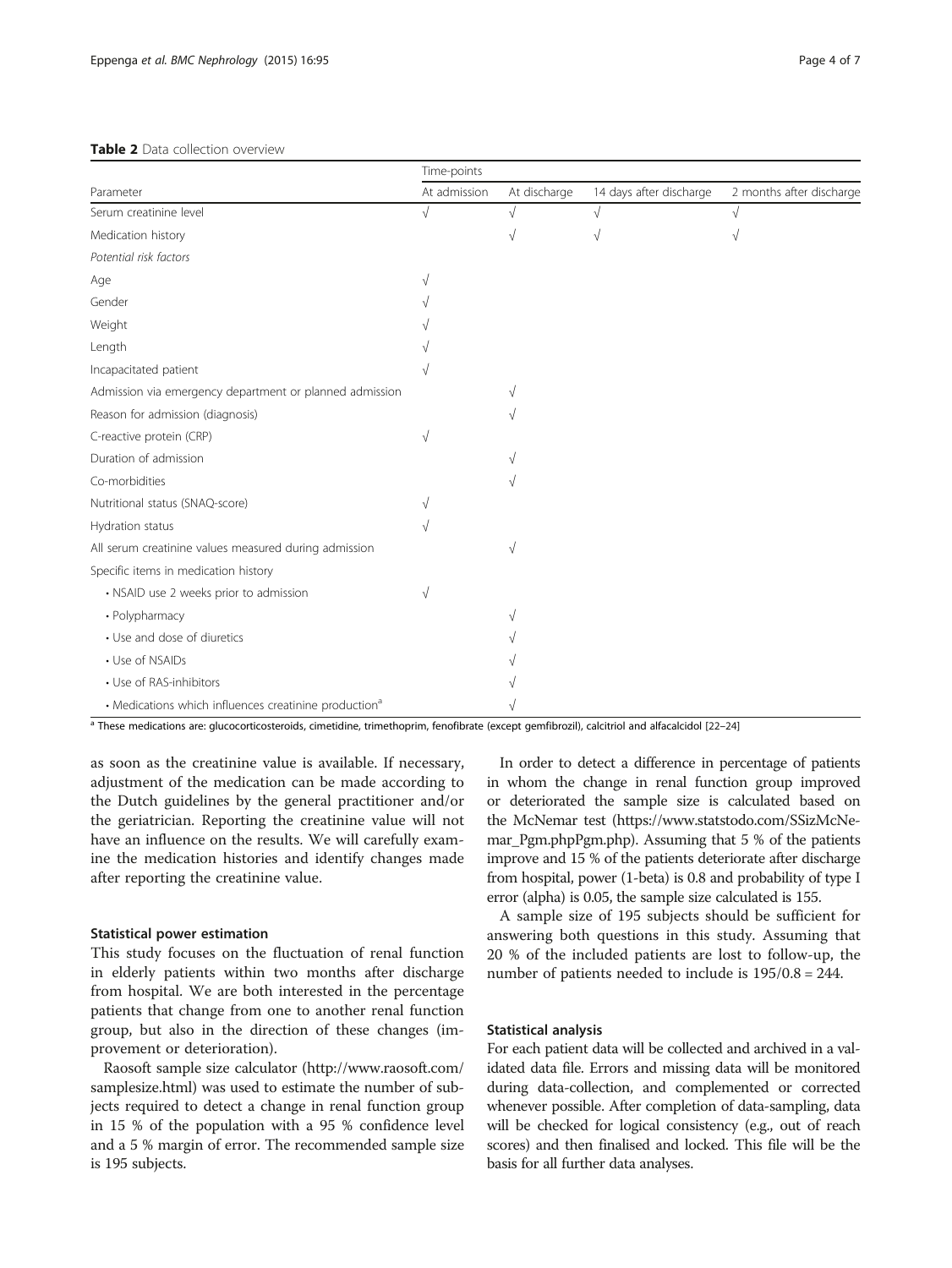<span id="page-4-0"></span>To analyse if the percentages of patients in which the renal function group improves, deteriorates and remains unchanged 14 days and 2 months after discharge from hospital compared to the renal function group at discharge are statistically significant, the McNemar-Bowker test will be used (categorical data with repeated measurements within one patient).

The secondary outcome is the percentage of patients in whom the prescribed drugs are not in accordance with the Dutch guidelines. To test the differences of the concordance of the medication to Dutch guidelines at the different time points, the McNemar test will be used (binary data with repeated measurements within one patient). The same test will be used to analyse the percentage of patients in whom a change in the medication would be needed if they had been using the top 10 most frequently prescribed drugs in elderly outpatients (>70 years) that require dose adaptation in patients with renal impairment.

In further explorative analyses, we use various analytical methods (e.g., logistic regression analysis and nominal logistic regression analysis) to identify potential determinants of outcomes.

# Discussion

DTM in patients with renal impairment is an important issue. Efforts are being taken to reduce drug therapy errors in these patients, for example by introducing clinical decision support systems [\[15, 16\]](#page-5-0). An educational intervention providing a list of frequently used drugs and their dosing schedule already reduced the number of drug dosing errors [[17](#page-5-0)]. Special attention should be paid to older patients with renal insufficiency and polypharmacy who are using high risk medications such as anticoagulants (e.g., vitamin K antagonists, direct oral anticoagulants (DOAC)), diuretics, cardiovascular agents, analgesics, and anti-diabetic agents [[18](#page-6-0), [19\]](#page-6-0). All these studies and recently published guidelines for drug dosing in renal impairment reflect on our daily clinical practice in a hospital care setting. Every time when a new eGFR is reported the correct drug or drug dose is reviewed by the hospital pharmacist. Advices may change from one day to another.

Guidelines, such as KDIGO, do not offer advice about monitoring of the renal function after hospital discharge [[20](#page-6-0), [21](#page-6-0)]. In addition, it is tempting for community pharmacists and general practitioners to rely on the latest eGFR measured in the hospital for DTM after discharge. It is uncertain how stable the eGFR is in elderly patients who have recently been admitted to the hospital. This might be especially the case when eGFR changes were frequent during hospital admission. This study is designed to address the gap in monitoring the natural course of the renal function after discharge from the hospital with attention to the medications used in the elderly. If fluctuation of the eGFR is present at great extent this study will address whether

closer monitoring of renal function and adaptation of renally excreted drugs after discharge will be needed. In addition, the benefits for healthcare professionals comprise of creation, adjustment or confirmation of recommendations for monitoring renal function after discharge from hospital of elderly patients.

# Appendix 1: Top 10 most frequently prescribed medications in elderly patients

Table 3 Top 10 most frequently prescribed drugs in the elderly outpatients (≥70 years) that require dose adaptation in patients with renal impairment<sup>a</sup>

|   | Drug                | Dosing advice in renal impairment                                                   |
|---|---------------------|-------------------------------------------------------------------------------------|
| 1 | furosemide          | 10-30 ml/min                                                                        |
|   |                     | Starting dose as in normal renal function.                                          |
|   |                     | If necessary, increase the dose guided by<br>effect and indication.                 |
|   |                     | In case the effect is inadequate, replace<br>furosemide by bumetanide.              |
| 2 | metformin           | 30-50 ml/min                                                                        |
|   |                     | Starting dose $2 \times 500$ mg metformin                                           |
|   |                     | Then, increase the dose gradually to a<br>standard maintenance dose.                |
|   |                     | $10-30$ ml/min                                                                      |
|   |                     | Contraindicated.                                                                    |
| 3 | hydrochlorothiazide | 10-30 ml/min                                                                        |
|   |                     | Avoid hydrochlorothiazide                                                           |
| 4 | enalapril           | 30-50 ml/min                                                                        |
|   |                     | Starting dose is 5 mg once daily.                                                   |
|   |                     | If necessary, increase the dose guided by<br>clinical effect.                       |
|   |                     | If the prescriber is a general practitioner<br>the maximum dose is 10 mg.           |
|   |                     | If the prescriber is a specialized physician<br>the dose may be higher.             |
|   |                     | $10-30$ ml/min                                                                      |
|   |                     | Starting dose is 2.5 mg once daily.                                                 |
|   |                     | If necessary, increase the dose guided<br>by clinical effect.                       |
|   |                     | If the prescriber is a general practitioner<br>the maximum dose is 5 mg.            |
|   |                     | If the prescriber is a specialized physician<br>the dose may be higher.             |
| 5 | perindopril         | 30-50 ml/min                                                                        |
|   |                     | If the prescriber is a general practitioner<br>the maximum dose is 2 mg.            |
|   |                     | If the prescriber is a specialized physician<br>the dose may be higher.             |
|   |                     | 10-30 ml/min                                                                        |
|   |                     | If the prescriber is a general practitioner<br>the maximum dose is 2 mg every 48 h. |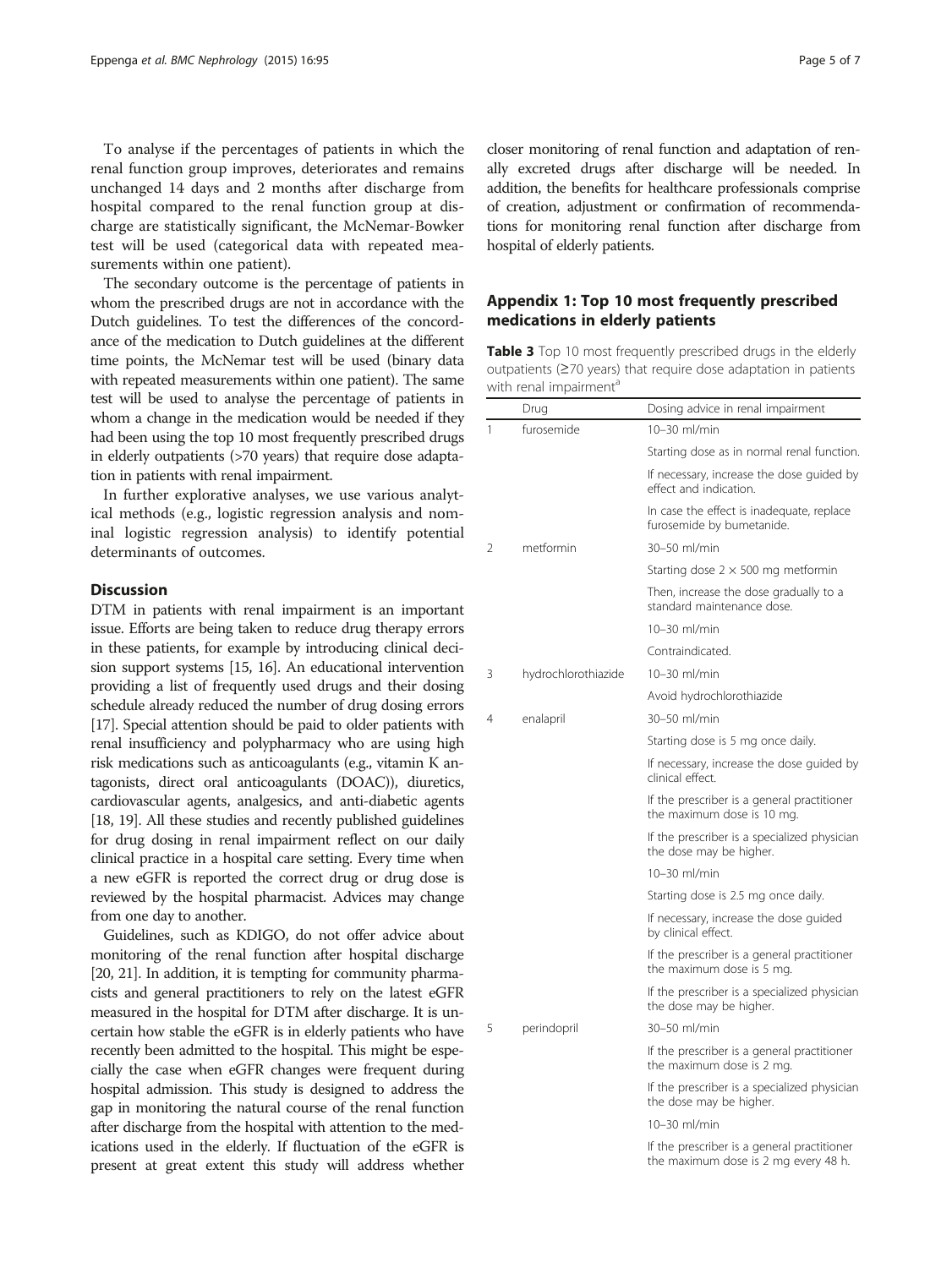<span id="page-5-0"></span>Table 3 Top 10 most frequently prescribed drugs in the elderly outpatients (≥70 years) that require dose adaptation in patients with renal impairment<sup>a</sup> (Continued)

|    |                 | If the prescriber is a specialized physician<br>the dose may be higher. |
|----|-----------------|-------------------------------------------------------------------------|
| 6  | digoxin         | $10-50$ ml/min                                                          |
|    |                 | After digitalization, the starting dose is<br>0.125 mg once daily.      |
|    |                 | Then, dose adjustment guided by<br>clinical effect.                     |
|    | bumetanide      | $10-30$ ml/min                                                          |
|    |                 | Starting dose as in normal renal function.                              |
|    |                 | If necessary, increase the dose to a<br>maximum of 10 mg per day.       |
| 8  | bisoprolol      | $10-30$ ml/min                                                          |
|    |                 | Starting dose 50 % of the dose as in<br>normal renal function           |
|    |                 | If necessary, increase the dose to a<br>maximum of 10 mg per day.       |
| 9  | alendronic acid | $10-30$ ml/min                                                          |
|    |                 | Use is not recommended.                                                 |
| 10 | spironolacton   | 10-50 ml/min                                                            |
|    |                 | Monitor serum potassium levels regularly.                               |

<sup>a</sup> These prescription data were obtained from the Dutch "Foundation for Pharmaceutical Statistics (SFK)" in 2012

#### Abbreviations

ADR(s): Adverse Drug Reaction(s); CKD: Chronic Kidney Disease; CRP: C-Reactive Protein; DOAC: Direct Oral Anticoagulants; DTM: Drug Therapy Management; eGFR: estimated Glomerular Filtration Rate; GFR: Glomerular Filtration Rate; IDMS: Isotope Dilution Mass Spectrometry; JBZ: Jeroen Bosch Ziekenhuis; KDIGO: Kidney Disease Improving Global Outcomes; MDRD: Modification of Diet in Renal Disease; NSAID(s): Non-Steroidal Anti-Inflammatory Drug(s); SNAQ: Simplified Nutritional Appetite Questionnaire.

#### Competing interests

The authors declare that they have no competing interests.

#### Authors' contributions

WE; designed the study, completed the application process for ethical approval, was involved in patient recruitment, reviewed and collected data and wrote the manuscript. WW; is involved in patient recruitment, reviewed and collected data and reviewed the manuscript. JD and MW; participated in the design of the study and reviewed the manuscript. RH; participated in the design of the study, was involved in the process of blood sample collection and reviewed the manuscript. PdS; participated in the design of the study, arranged the funding and reviewed the manuscript. RvM; is the primary investigator, designed the study, completed the application process for ethical approval, is involved in the recruitment of patients, reviewed data and reviewed the manuscript. All authors read and approved the final manuscript.

#### Funding

This study is supported by an unconditional grant from Royal Dutch Pharmacists Association (KNMP).

#### Author details

<sup>1</sup>Radboud University Medical Center, Radboud Institute for Health Sciences, IQ healthcare, Postbus 9101, 1146500 HB Nijmegen, The Netherlands. 2 Department of Geriatric Medicine, Jeroen Bosch Hospital, 's-Hertogenbosch, The Netherlands. <sup>3</sup>ZANOB, 's-Hertogenbosch, The Netherlands. <sup>4</sup>Division of

Pharmacoepidemiology and Clinical Pharmacology, Utrecht Institute of Pharmaceutical Sciences, Utrecht, The Netherlands. <sup>5</sup>Laboratory of Clinical Chemistry and Haematology, Jeroen Bosch Hospital, 's-Hertogenbosch, The Netherlands. <sup>6</sup>Radboud University Medical Center, Department of Pharmacy, Nijmegen, The Netherlands. <sup>7</sup> Department of General Practice and Elderly Care Medicine, VU University Medical Center Amsterdam, Amsterdam, The Netherlands.

# Received: 26 March 2015 Accepted: 25 June 2015<br>Published online: 07 July 2015

#### References

- 1. Pedone C, Corsonello A, Incalzi RA. Estimating renal function in older people: a comparison of three formulas. Age Ageing. 2006;35(2):121–6.
- Van Pottelbergh G, Van Heden L, Mathei C, Degryse J. Methods to evaluate renal function in elderly patients: a systematic literature review. Age Ageing. 2010;39(5):542–8.
- Quartarolo JM, Thoelke M, Schafers SJ. Reporting of estimated glomerular filtration rate: effect on physician recognition of chronic kidney disease and prescribing practices for elderly hospitalized patients. J Hosp Med. 2007;2(2):74–8.
- 4. Pequignot R, Belmin J, Chauvelier S, Gaubert JY, Konrat C, Duron E, et al. Renal function in older hospital patients is more accurately estimated using the Cockcroft-Gault formula than the modification diet in renal disease formula. J Am Geriatr Soc. 2009;57(9):1638–43.
- 5. Hellden A, Bergman U, von Euler M, Hentschke M, Odar-Cederlof I, Ohlen G. Adverse drug reactions and impaired renal function in elderly patients admitted to the emergency department: a retrospective study. Drugs Aging. 2009;26(7):595–606.
- 6. Leendertse AJ, van Dijk EA, De Smet PA, Egberts TC, van den Bemt PM. Contribution of renal impairment to potentially preventable medicationrelated hospital admissions. Ann Pharmacother. 2012;46(5):625–33.
- 7. Solini A, Penno G, Bonora E, Fondelli C, Orsi E, Trevisan R et al. Age, renal dysfunction, cardiovascular disease, and antihyperglycemic treatment in type 2 diabetes mellitus: findings from the Renal Insufficiency and Cardiovascular Events Italian Multicenter Study. J Am Geriatr Soc. 2013;61(8):1253–61.
- 8. Poggio ED, Nef PC, Wang X, Greene T, Van Lente F, Dennis VW et al. Performance of the Cockcroft-Gault and modification of diet in renal disease equations in estimating GFR in ill hospitalized patients. Am J Kidney Dis. 2005;46(2):242–52.
- 9. Bouchard J, Macedo E, Soroko S, Chertow GM, Himmelfarb J, Ikizler TA et al. Comparison of methods for estimating glomerular filtration rate in critically ill patients with acute kidney injury. Nephrol Dial Transplant. 2010;25(1):102–7.
- 10. Anonymous. Note for guidance on the evaluation of the pharmacokinetics of medicinal products in patients with impaired renal function. United Kingdom: Committee for medicinal products for human use (CHMP), European Medicines Agency (EMEA); 2004.
- 11. Levey AS, Coresh J, Greene T, Stevens LA, Zhang YL, Hendriksen S et al. Using standardized serum creatinine values in the modification of diet in renal disease study equation for estimating glomerular filtration rate. Ann Intern Med. 2006;145(4):247–54.
- 12. KNMP Royal Dutch Association for the Advancement of Pharmacy. Dutch guidelines for drug-dosing in chronic kidney disease. The Hague: Thieme GrafiMedia; 2012.
- 13. Wilson MM, Thomas DR, Rubenstein LZ, Chibnall JT, Anderson S, Baxi A et al. Appetite assessment: simple appetite questionnaire predicts weight loss in community-dwelling adults and nursing home residents. Am J Clin Nutr. 2005;82(5):1074–81.
- 14. Inc., S.H.D. Siemens Healthcare Diagnostics package insert CREA method. Newark.
- 15. Nielsen AL, Henriksen DP, Marinakis C, Hellebek A, Birn H, Nybo M et al. Drug dosing in patients with renal insufficiency in a hospital setting using electronic prescribing and automated reporting of estimated glomerular filtration rate. Basic Clin Pharmacol Toxicol. 2014;114(5):407–13.
- 16. Terrell KM, Perkins AJ, Hui SL, Callahan CM, Dexter PR, Miller DK. Computerized decision support for medication dosing in renal insufficiency: a randomized, controlled trial. Ann Emerg Med. 2010;56(6):623–9.
- 17. Baum S, Harder S. Appropriate dosing in patients with impaired renal function on medical wards before and after an educational intervention. Int J Clin Pharmacol Ther. 2010;48(1):29–35.